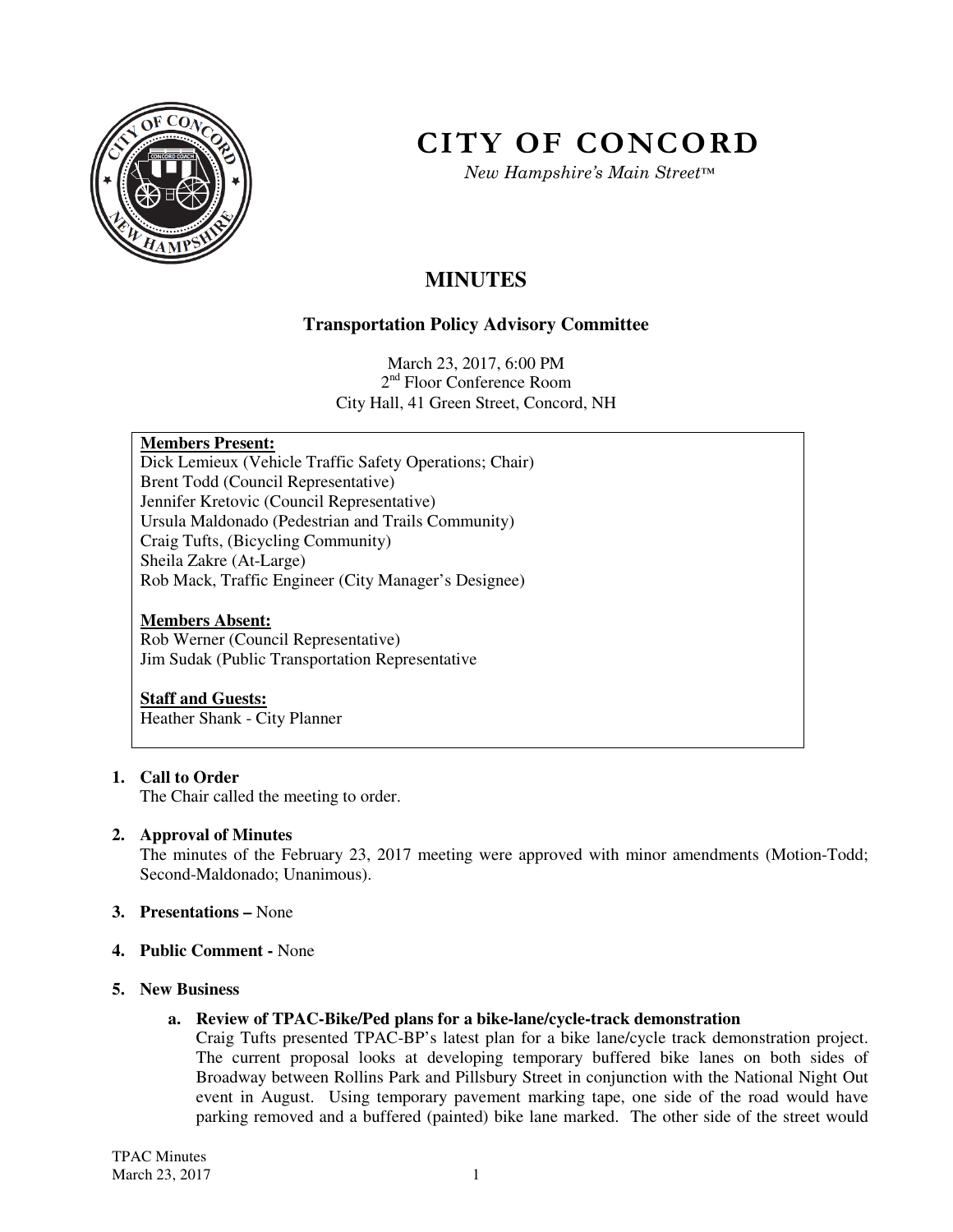have the line of parallel parking shifted away from the curb to provide the buffered bike line between the curb and line of parked cars. Suggested is the potential use of existing parking lots on Pillsbury Street for National Night Out guests to park, some of whom might then bicycle to the event along the demonstration lanes. This additional parking could also offset the temporary parking loss along Broadway due to the demonstration lanes. Under consideration are options to maintain the demonstration for a period of days or weeks following the National Night Out event.

TPAC attendees were favorable to the demonstration project and suggested that TPAC-BP solicit input from the Concord Police Department (event enforcement, parking and traffic control) and Code Administration (event permitting). Also suggested was outreach to abutting properties to get resident feedback on potential temporary parking changes.

#### **6. Old Business**

**a.** None.

## **7. Consent Reports**

## **a. Acceptance of Subcommittee Minutes**

The following subcommittee reports were accepted by unanimous consent: Bicycle/Pedestrian – January 10 and February 6, 2017; Public Transportation – January 19, 2017; and Traffic Operations – February 21, 2017.

## **8. City Council Meeting Update**

Rob Mack reported that at its March 13, 2017 meeting, City Council accepted TOC's report responding to a resident request for a city-funded street light on East Side Drive. For City Council's next meeting, TOC will be submitting a recommendation to revise the traffic signal operation at the Pleasant/Green/South intersection.

## **9. TPAC Referrals from City Council, Staff and Chair –** None.

## **10. Status Report on Subcommittees**

## **a. Bicycle/Pedestrian Committee (TPAC-BP), Craig Tufts**

Craig Tufts reported that TPAC-BP met earlier this month and worked on the bike-lane/cycletrack demonstration project as described in Item 3, above.

## **b. Public Transportation Committee (TPAC-PT), Sheila Zakre**

Sheila Zakre reported that TPAC-PT met earlier this week and continued to discuss the issue of sidewalk snow maintenance at bus stops. Photographs of sidewalk conditions at 13 bus stops were compiled after four different storms this past winter. A 'top-10' list of high-use bus stops is being developed as a suggestion for prioritizing snow removal efforts. In addition, CAT is considering provision of Wi-Fi service on the three replacement buses it is ordering.

Sheila Zakre noted that TPAC-PT discussed potential outreach efforts to encourage a representative(s) of the immigrant community to participate in TPAC-PT discussions. TPAC attendees suggested an option where TPAC-PT might schedule a few of its meetings at venues other than City Hall that might be more readily accessible to members of the immigrant community that don't have access to a private automobile.

Rob Mack noted that staff is working with CAT and the Parking Committee to relocate the two CAT bus stops from the Main/Pleasant intersection westerly to the new crosswalk on Pleasant Street just west of the Pleasant/State intersection.